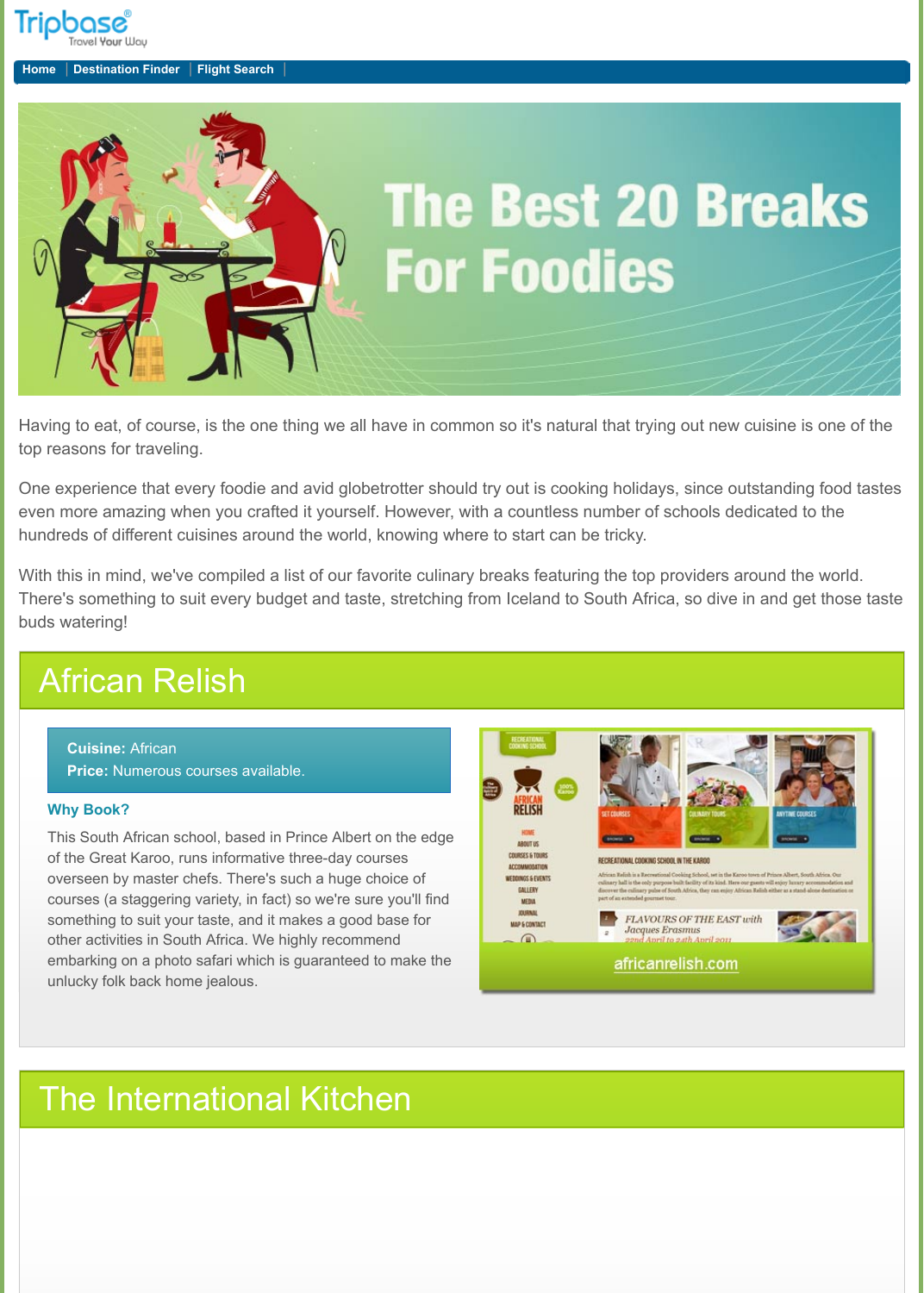**Cuisine:** Just about every style under the sun. **Location:** Over 90 gastronomic breaks in a variety of countries.

**Prices:** Plenty of classes and trips to suit any budget.

#### **Cuisine:** Italian

**Location:** Numerous locations throughout Italy **Prices:** A long weekend is around \$500. A six-seven night break varies from \$1,500 to \$2,000

**Cuisine:** French, gourmet **Location: Loire Valley, France Prices:** Around \$2,300 for the six-day course (\$2,750 for advanced course). Lower rates for non-participants.

#### **Why Book?**

In its seventeen years of business, the International Kitchen has grown to become one of the global leaders in culinary breaks and deserves every commendation it has received along the way. While its scale means there is plenty of variety (from Highland cooking in rural Scotland to the cultural wonders of Peru), the company is still helmed by original founder Karen Herbst.



www.theinternationalkitchen.com

## Cooking Vacations LLC

#### **Why Book?**

Want to make your own tagiatelle before checking out the masterpieces of Da Vinci? Want to drive a Ferrari along the coast before joining expert chefs for a cookery lesson? Of course you do, and these guys provide all this and more. All of their programmes are brilliantly balanced so you'll get to enjoy Italy in a unique way at the same time as receiving first-class tuition in the kitchen. We particularly recommended their Florentine tours.



## Walnut Grove Cooking

#### **Why Book?**

With some of the most gorgeous countryside and finest food in Europe, you don't need many additional reasons to visit Loire Valley. However, at Walnut Grove you'll also be treated to luxury accommodation and the opportunity to craft your own culinary masterpieces, all in a relaxed setting. We highly recommend checking out the recipes and creations on their homepage to see some of the gourmet dishes you'll learn to make during your stay in this magical location.



#### www.walnutgrovecookery.com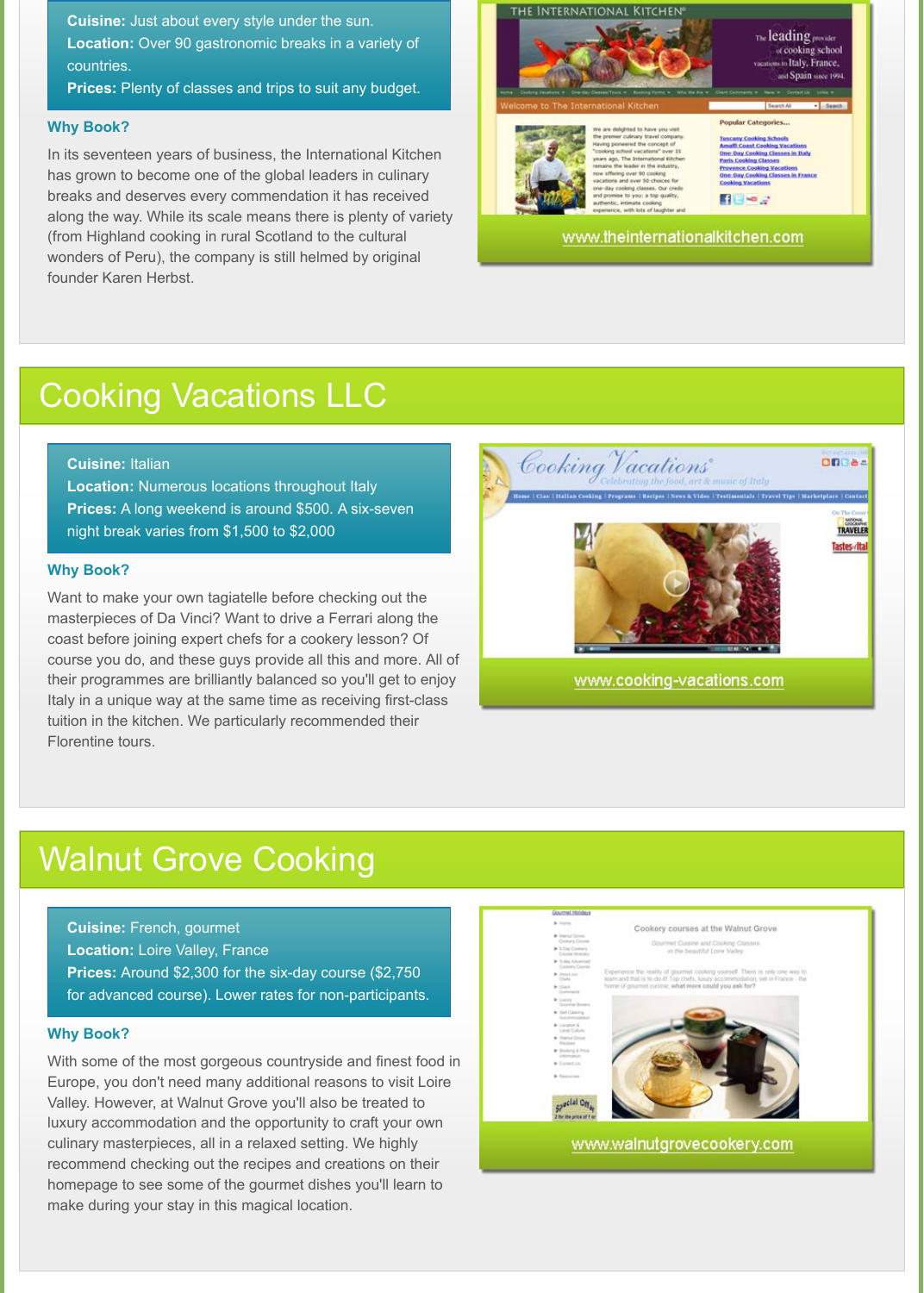### **Tuscookany**

**Cuisine:** Tuscan and Mediterranean **Location:** Tuscany, Italy **Prices:** From \$2,950 for seven-day course

**Cuisine:** Spanish, Mediterranean **Prices:** \$2,080 per person, based on double occupancy. Lower rates for non-participants.

**Cuisine:** Authentic Spanish **Prices:** Depends completely on what you want to achieve.

### **Why Book?**

This course takes place in the luxurious Casa Ombuto, a refurbished Tuscan villa near Florence. You'll be shown the basics of Italian cooking before learning how to create lavish four-course banquets under the guidance of Paula Baccetti. Paula is as local to the area as the ingredients you'll be using, which are bought fresh from the markets every morning.



italiancookerycourse.com

# Cooking Holiday Spain

### **Why Book?**

Trips to the local market form an intrinsic part of this introduction to rural Spanish cooking. This outfit offers a bespoke, personalised approach to culinary tuition, and it certainly doesn't scrimp on the tapas. Plus, you'll be taken on tours every morning of the six day course. To sum it up, Cooking Holiday Spain will leave you with a taste for the good life.



## Epicurean Ways

### **Why Book?**

With Epicurean Ways, you're invited to decide what you want to see and order an itinerary to be drawn up specifically for you. As such, this marvellous service doesn't have an off-theshelf price, but with so much to choose from and no restrictions on party numbers you certainly won't be disappointed by the customized service.

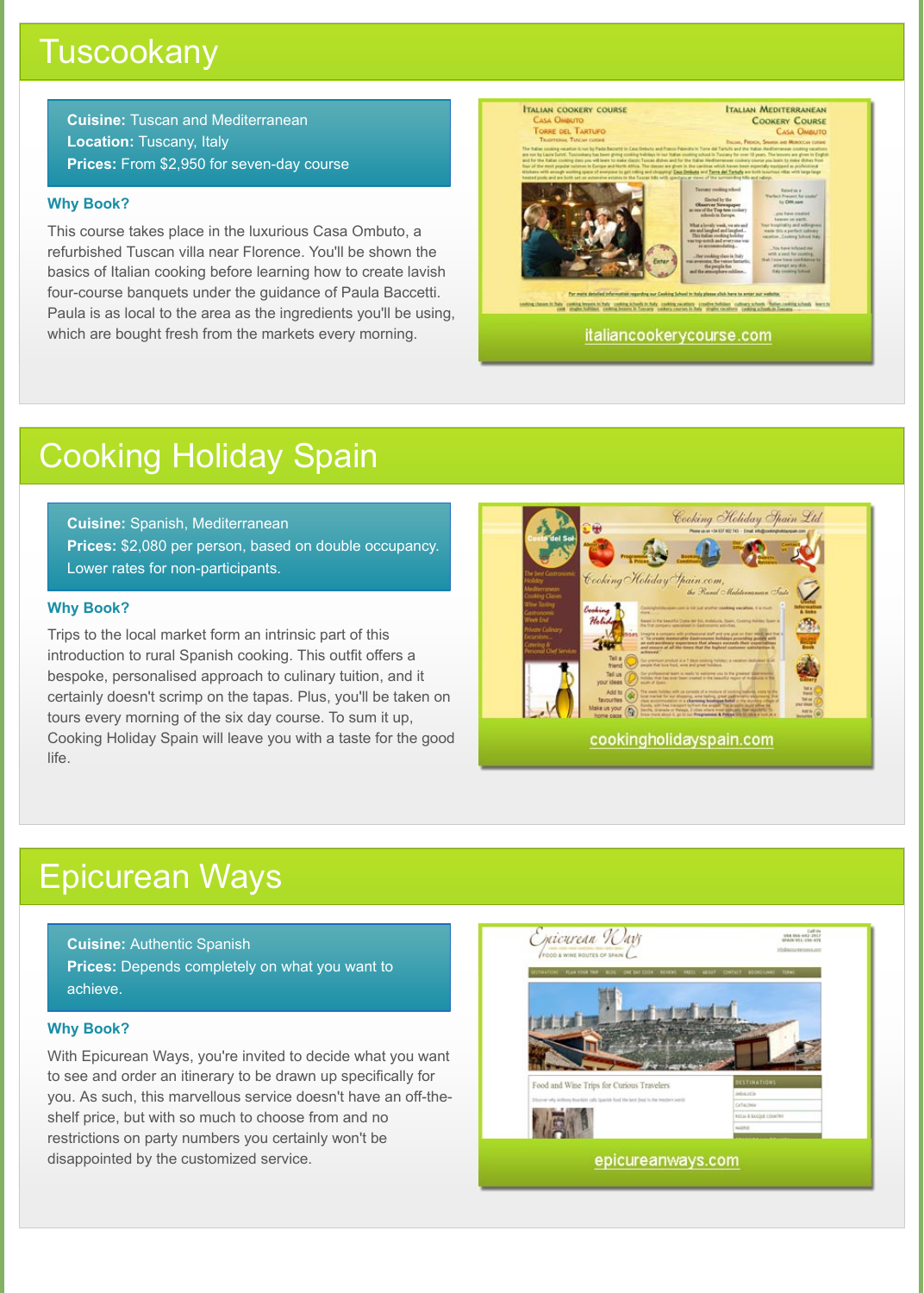**Cuisine:** American **Prices:** \$1,450 for a five-day boot camp; cheaper, shorter courses are available.

**Cuisine:** Italian **Location:** Umbria, Italy **Prices:** From \$520 for the four-day course.

**Cuisine:** Polish **Prices:** Between \$1,500 and \$3,000.

## Gourmet Retreats

### **Why Book?**

Small class sizes and a relaxed atmosphere make this Californian cooking school one of our favourites. The five-day 'boot camp' is aimed at reasonably competent cooks who want to sharpen their skills. All aspects of cooking will be covered though, and there are simpler courses available which cater for more novice chefs. The proprietor, Lana Richardson, is a talented chef and inspiring teacher.



## Let's Cook in Umbria

### **Why Book?**

With one day lessons and group discounts available, these guys are our top pick for cookery courses dedicated to Umbria. Don't let the prices fool you - the accommodation here is something else, consisting of farmhouse apartments overlooking lush greenery and rolling hills. The courses themselves are also second-to-none, lead by the deeply passionate Raffaella and taking place in her home.



cookinumbria.it

## Poland Culinary Vacations

### **Why Book?**

These custom vacations thrust guests into the heart of traditional Poland, exposing them to the culture of Silesia, Lesser Poland and other regions. Dubbed the "Venice of Poland", Wroclaw forms an atmospheric backdrop to your excursion into the Polish lifestyle. English-speaking interpreters are included in the price.

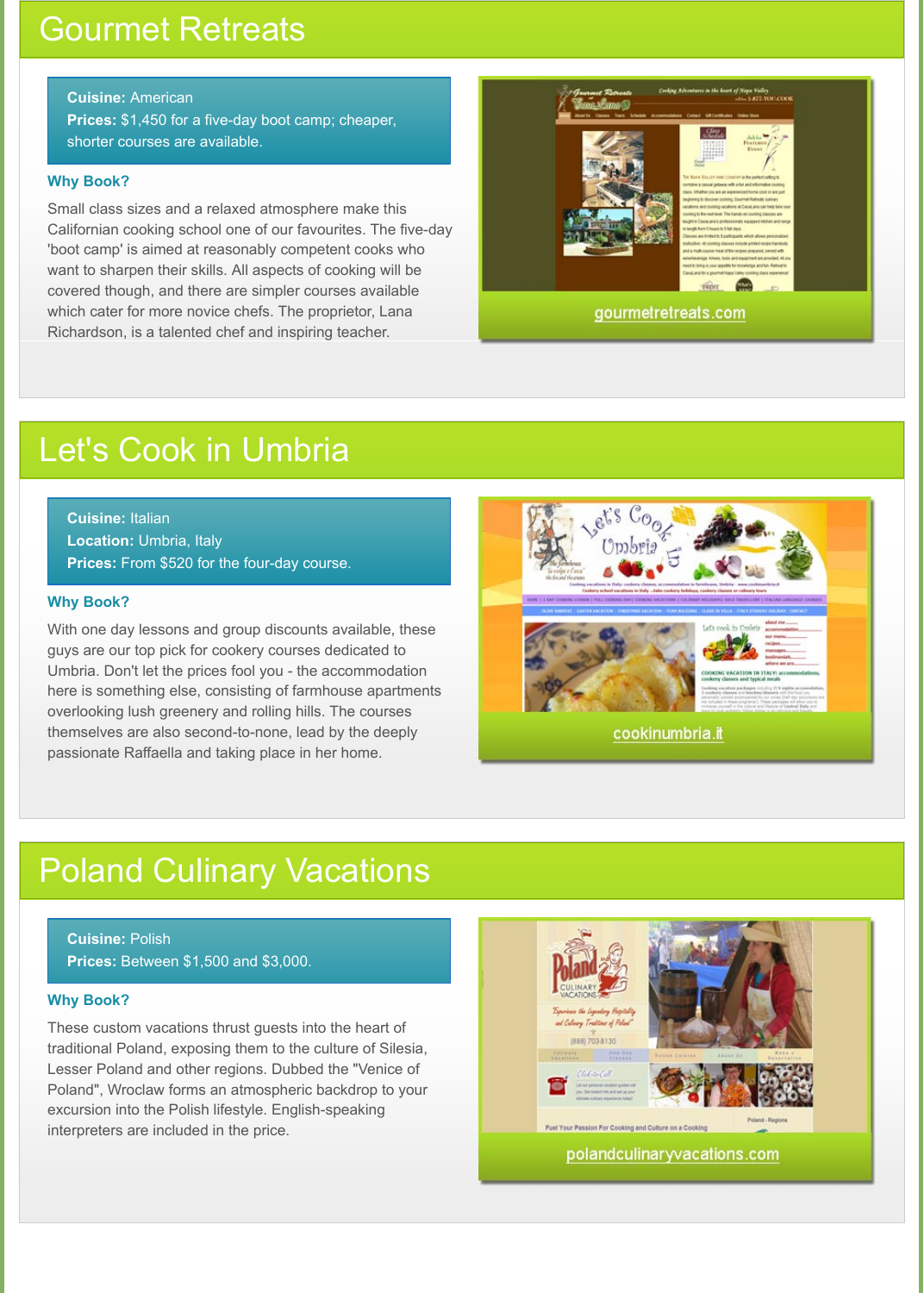**Cuisine:** Arabic, North African **Prices:** From \$76 upwards (depending on group size).

**Prices:** Depends on how many of you there are, and what you want to do!

#### **Cuisine:** Icelandic

**Cuisine:** Tuscan **Prices:** \$3,300 for a seven-day course, with discounts available for non-participants.

### La Maison Arabe

### **Why Book?**

These short courses in the heart of Marrakech are an effective way to get to the bottom of Moroccan cuisine, as well as the wider culture of Arabic cooking. Dishes like the tagine will be explained to you by a skilled dada, a traditional Moroccan chef. Meanwhile, you'll have the opportunity to explore Marrakech's souks and market squares.



lamaisonarabe.com

## Isafold Travel

### **Why Book?**

This is by far our favourite Icelandic culinary tour, partly because of the food and partly because of the flexibility. You can ask for a master chef to accompany you on a bespoke tour, which can involve anything from harvesting your own ingredients for preparation in traditional Icelandic meals, or visiting one of Iceland's food festivals. We recommend going in autumn, Iceland's harvest season.



## Good Taste of Tuscany

### **Why Book?**

This week-long course will immerse you in Tuscan cooking. Each day you'll prepare a five course meal in a 14th century villa, set in an historic 150 hectare estate in the Tuscan hills. The itinerary is packed with tours and classes which will ensure you come away from Tuscany with a firm understanding of its culture and cuisine.



## Cooking is Fun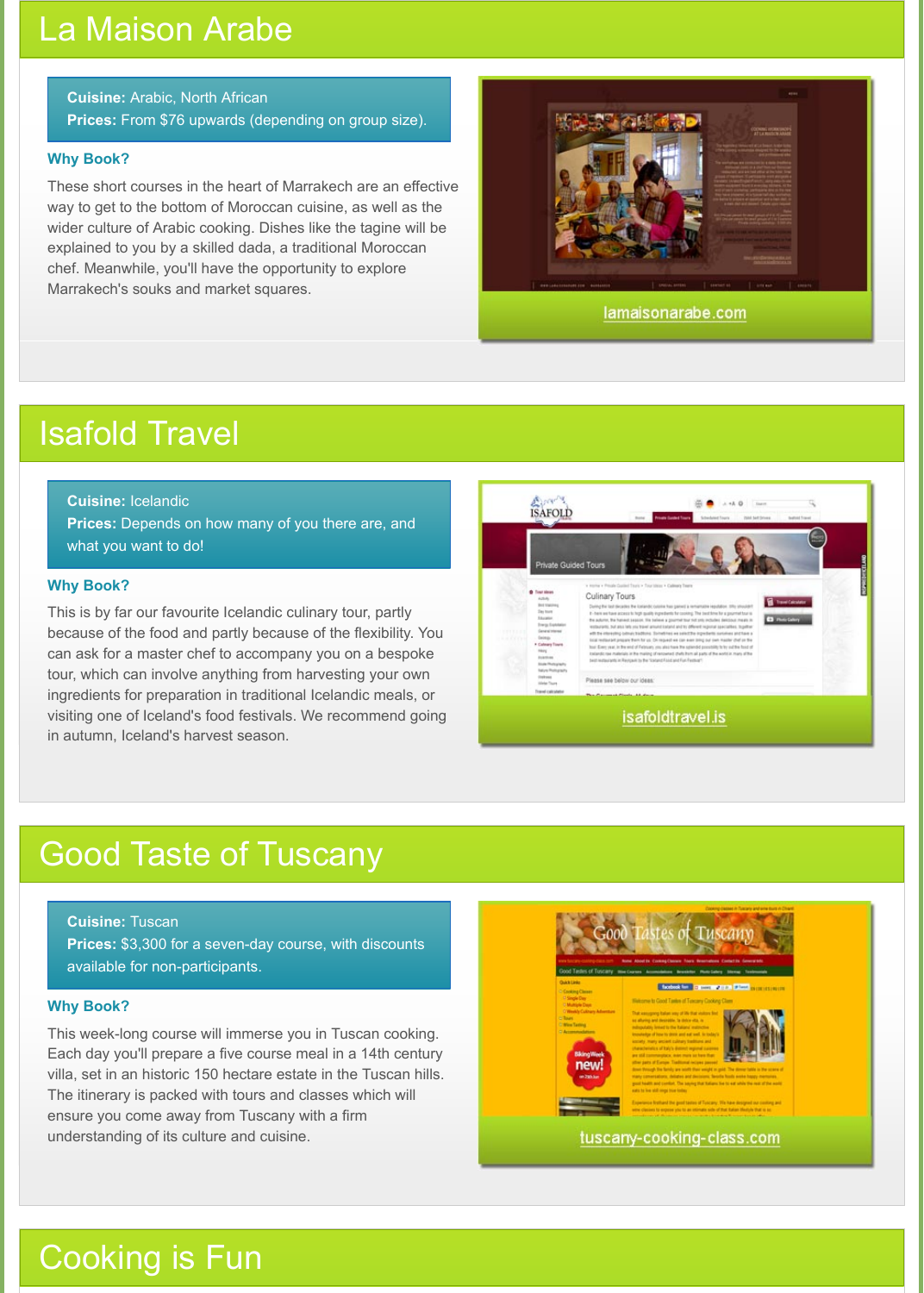**Cuisine:** Irish **Prices:** Starting at \$830 for a two-and-a-half-day weekender to \$14,860 for a twelve-week course.

**Cuisine:** International **Prices:** On application. Varies according to specification.

**Cuisine:** Classical **Prices:** Varies according to specification.

### **Why Book?**

The Ballymaloe Cookery School champions the link between farming and food. If you want an immersive and challenging experience, you'll find it here as they'll teach you around twenty recipes each day in a traditionally cheerful Irish setting. The family-run school also offers a 12-week certificate course which will bring you to a professional standard for just shy of \$15,000.



## Tasting Places

### **Why Book?**

Tasting Places impressed us with the sheer scope of their operation. Not much of Europe is left unexplored by the plethora of courses on offer, while the secrets of England's most prestigious restaurants are available to UK travellers. Culinary tours of Thailand are also available for the more intrepid gastronaut.



## Rabbit Hill Inn

### **Why Book?**

The Rabbit Hill Inn is renowned as a distinctive New England inn, offering palatial splendour and devoted service. Their cookery classes provide thorough culinary instruction for informal groups of eight. Guests will be treated to world-class food and will receive their own embroidered aprons, all while staying in luxurious accommodation. Foodies won't want to miss this one.



## Culinary Vacations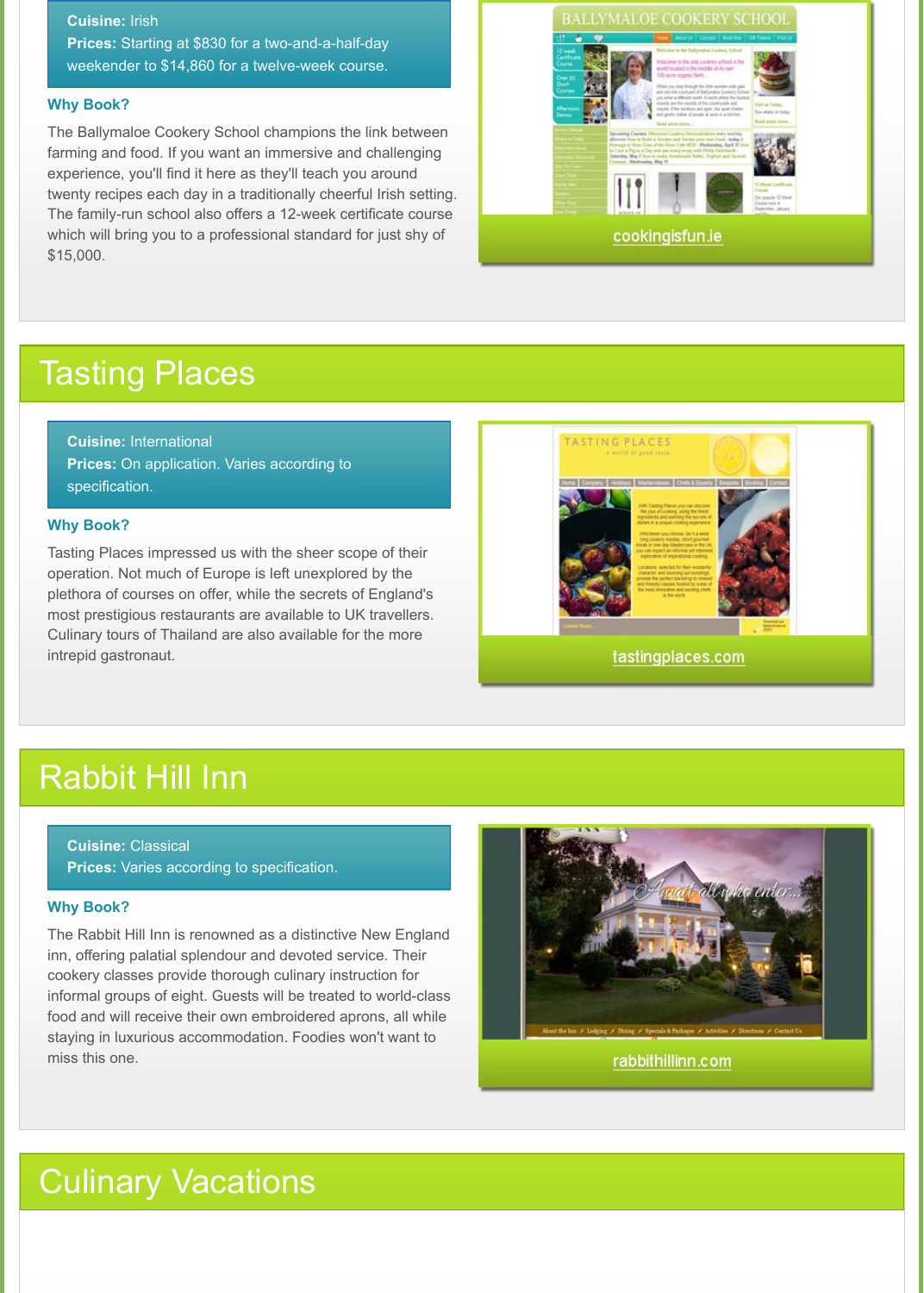**Cuisine:** European **Prices:** Around \$3,400.

**Cuisine:** French, Italian, Moroccan **Prices: Depends on destination** 

**Cuisine:** Scottish **Prices:** From \$537 for four-day course (including five nights of accommodation)

#### **Why Book?**

You'll love these all-inclusive cooking experiences. Geared towards students of all abilities, the courses will tackle European cooking styles head-on and will give guests an insight into herbs and seasonal produce. With six historical schools over four countries, you're spoilt for choice.



## Knowle B&B

#### **Why Book?**

A list of the world's greatest culinary breaks would not be complete if it omitted a trip to Scotland. Overlooking the eerie waters of Loch Ness, Knowle B&B is an excellent retreat for those who want to immerse themselves in Scotland's charm and a perfect setting for their cookery courses. Lead by pro chef Bert Wigman, the day begins with one of the best breakfasts in the northern hemisphere and ends with an informal, hands-on class before the group enjoys the fruits of their labor.



## Rhode School of Cuisine

### **Why Book?**

The Rhodes School of Cuisine gives intrepid travelers the opportunity to explore a country's culture through the medium of cooking. The school has villas in Provence and Tuscany, as well as a palazzo in Marrakech - all of which have attentive staff, distinctive surroundings and lavish accommodation. Culinary breaks don't get much better than this.



#### INTERNATIONAL COOKING SCHOOLS FOR THE GOURMET TRAVELLER

The Rhode School of Cuzone effers hmary vacator<br>as to the general traveller at our French, Moroccan and Indian cooking schools. But<br>alge your paraises for final, was and culture as beautiful surroundings and as streaming

At the Rhode School of Custos, guests not only learn to prepare, cook and present fluctuating traditional and new dialies, but also have the opportunity in explore the limitary and culture of the country they have chosen.

Our Freech and Italian cooking schools in Europe are based in larger will<br>as in the Provence region of the South of France and in Tuscany. Our Moreocan cooking school<br>is based in our superb Dat Ligatus palazzo in easter M we offer guests the opportunity to packcrashe in our week-long cooking courses or to ylat and enjoy the surroundings and excursions as a non-cooking ment.

### rhodeschoolofcuisine.co.uk

## Le Quartier